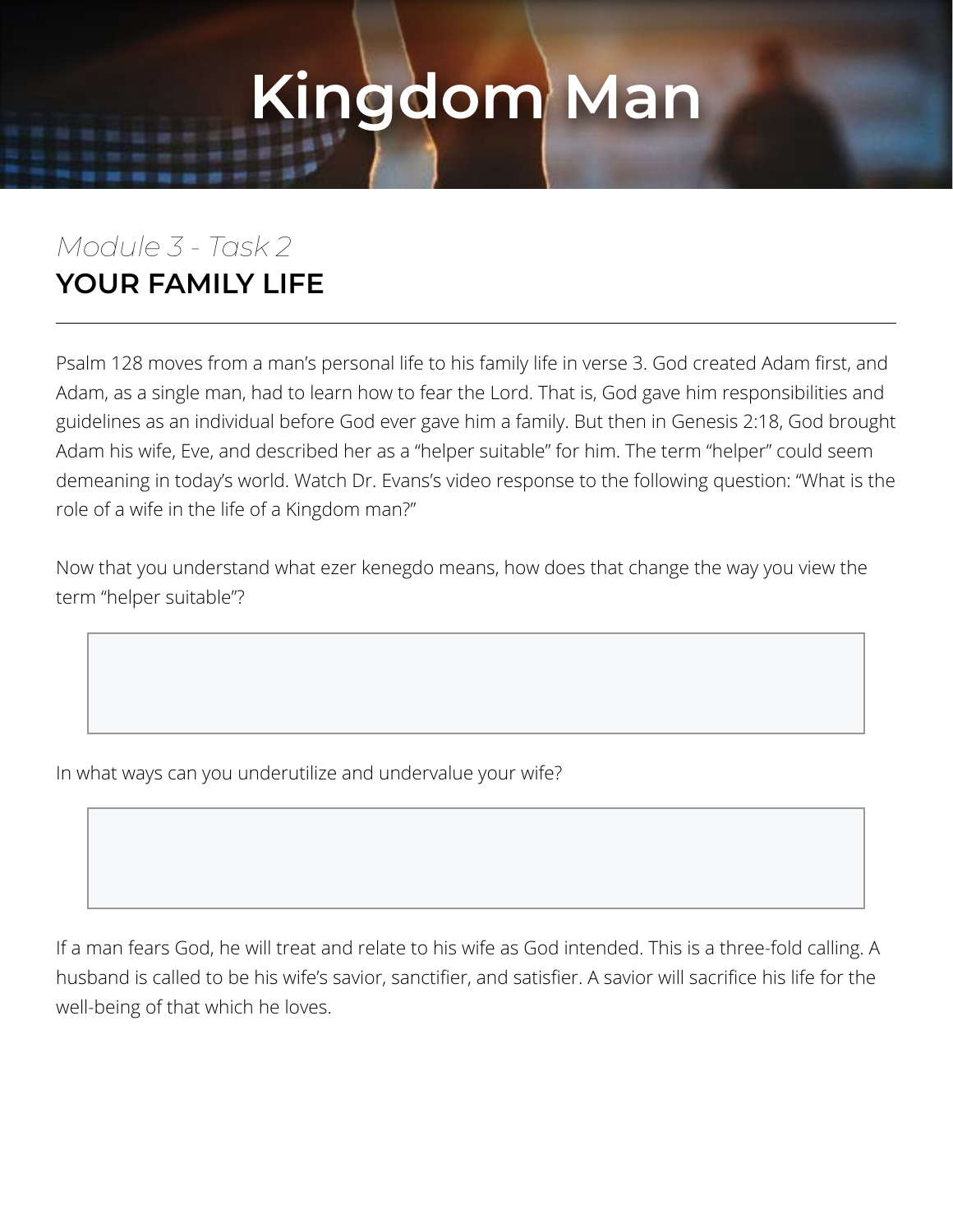Read Ephesians 5:25. How did Jesus love the church? How can we imitate that love to our wives?

The word sanctify means to set something apart as special and unique. Sanctification is the process of leading a person from where they are spiritually toward where they should be. Within marriage, it is the process of loving and discipling your wife to become everything that God created her to be.

Read Ephesians 5:26-27. What role should Scripture play in your wife's sanctification?

Finally, a husband is called to be his wife's satisfier. This is much more than a sexual call. To satisfy her means to fulfill her desires, expectations, needs, and demands emotionally, spiritually, and physically.

Read Ephesians 5:28-29. Paul is challenging men to treat their wives like they treat their own bodies. In other words, whatever you do for yourself, you ought to do for your wife. What are some things that you do for yourself that you haven't done for your wife?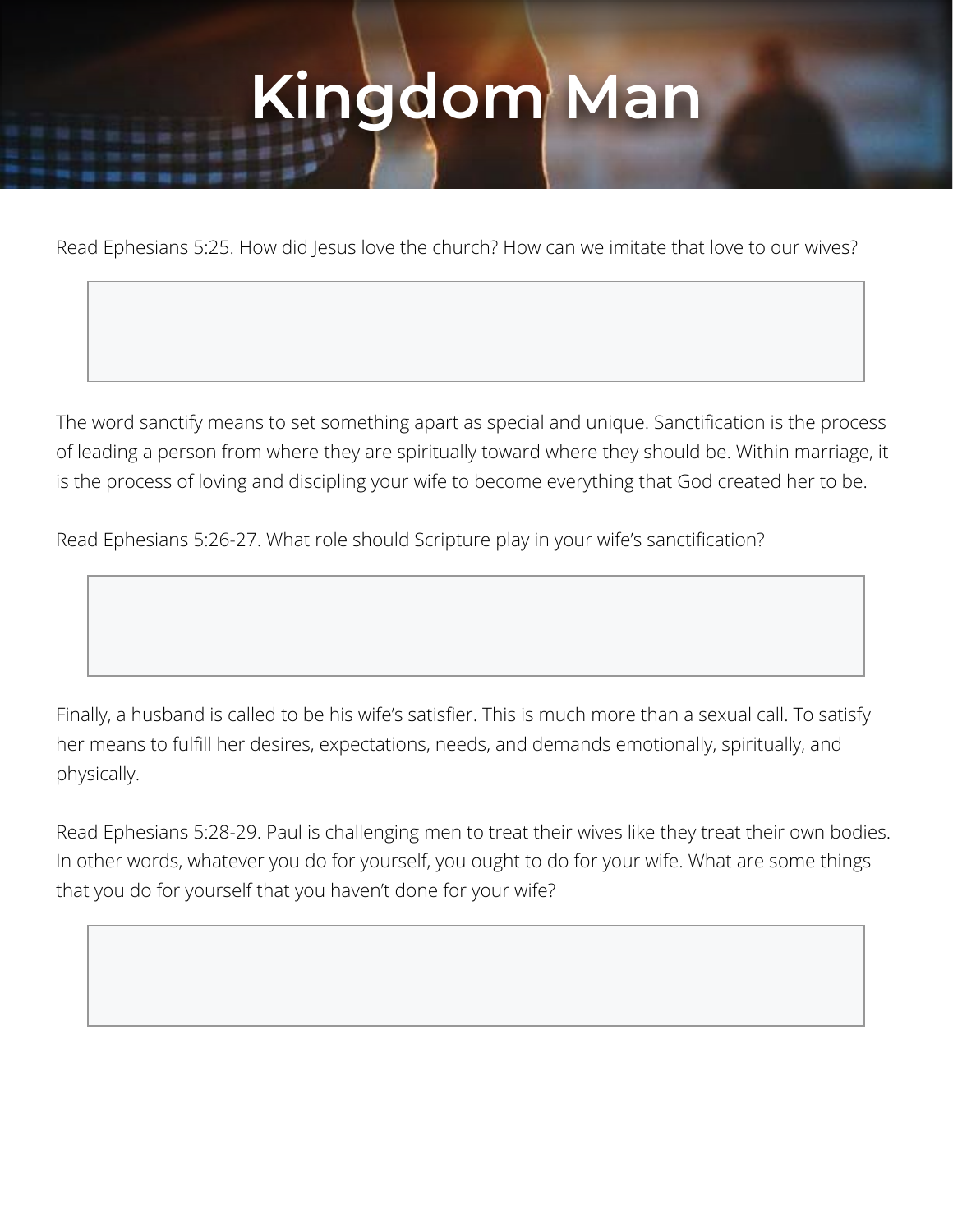When a man answers all three of these calls in his marriage his wife will be "like a fruitful vine" (Psalm 128:3). For a vine to be fruitful, it does three things: clings, climbs, and clusters. A vine will cling to a post for stability and security. When it is secure, the vine becomes free to climb. This means it will spread, grow, expand, and flourish. And when those two conditions have been met, a vine will begin to form clusters of grapes—it will bear fruit. Men, if we create the right environment for our wives, one that gives them security and freedom to grow and flourish, they will produce fruit and everybody around them will benefit.

What is one thing you can begin doing right now to ensure that your wife can flourish and become everything that God created her to be?

When you fear the Lord, your wife isn't the only one affected, but your children will be too. Psalm 128:3 goes on to say your children will be like "olive plants around your table." If nurtured properly, an olive plant will become an olive tree that can produce olives for over 2,000 years. Those trees can produce olives for that long because their roots run deep.

Men, we want to raise children who have roots that run deep into the Lord, who can stand strong in their faith, and who can produce fruit for the kingdom. But this doesn't happen overnight, nor does it happen by chance. It happens by intentional discipleship. Psalm 128 says that this time of discipleship happened around the table.

The table was not just a place for the family to eat, but it was a place for the man to nurture the family. At the table, the man would spend time teaching, listening, learning, knowing, and leading his family. Yet most families today don't eat dinner together. When they do, they usually don't use it as a time to talk, listen, and teach. We have to compete with TVs and smartphones.